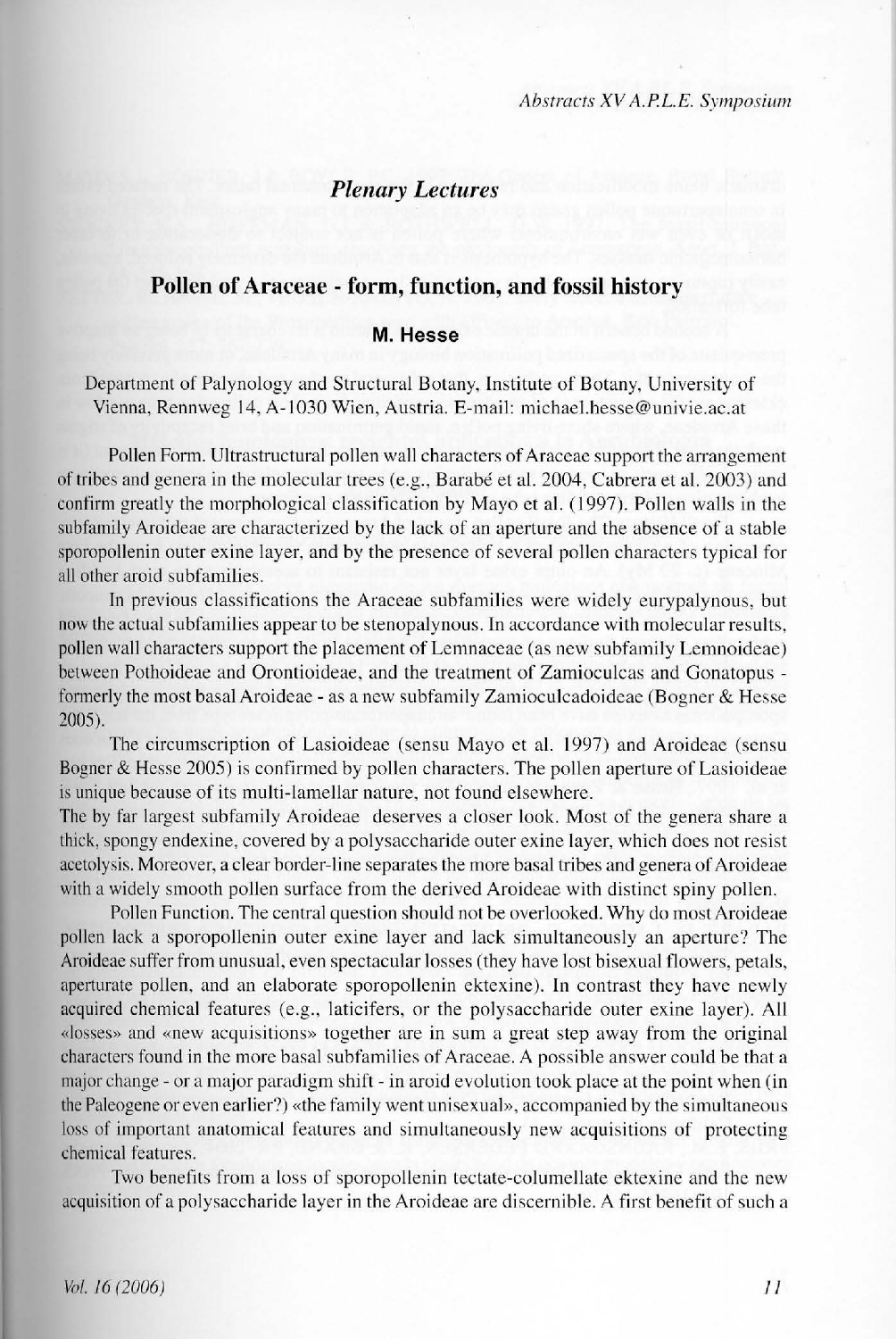#### *Abstracts XV A.PL.E. Symposium*

dramatic exine moditication and reduction is the environmental factor. The reduced exines in omniaperturate pollen grains may be an adaptation to many angiosperm species living in moist or even wet environments where pollen is not subject to desiccation or to other harmomegathic stresses. The hypothesis is that in Aroideae the extremely reduced, unstable, easily rupturing non-sporopollenin outer exine layer facilitates to a greater extent the pollen tube formation.

A second benefit of the drastic exine modification is its character of being an adaptive prerequisite ofthe specialized pollination biology in many Aroideae, or more precisely being the consequence of it. The hypothesis is, that ephemeral spathes and absence of a sporopollenin ektexine are the consequence of an adaptive syndrome for a short pollination time window in those Aroideae, where short-living pollen, rapid germination and brief receptivity of stigma work together. Therefore, a stable exine is not necessary from the economic standpoint (it is energetically costly to produce sporopollenin), anda somewhat elaborare sporopollenin layer is obstructive to form a pollen tube quickly under these conditions.

Fossil History. The fossil pollen record of Araceae was up to recent extremely sparse, consisting of a single record of a polyplicate pollen form (Spathiphyllum) from the Late Miocene (c. 20 My). An outer exine layer not resistant to acetolysis as in most Aroideae means that such pollen grains would be either not become fossil, or would be found as smooth, indifferent bodies. However, a stable sporopollenin ektexine is common in lhe olher aroid subfamilies. Recent findings of unequivocal Araceae pollen types attributable to several subfamilies have enhanced the fossil record greatly. In various fossil assemblages, based on comparison with extant taxa, three distinctive Araceae pollen types with an elaborated sporopollenin ektexine have been found: an inaperturate-polyplicate type from the late Early Cretaceous (Friis et al. 2004), a zona-aperturate-foveolale type from the Latest Cretaceous to the Paleogene (Zetter et al. 2001), and an ulcerate-spiny type from the Paleogene (Stockey et al. 1997, Hesse & Zetter, in press). The fossil history now starts with the late Early Cretaceous (c. 120 My). By the Latest Cretaceous to the Paleogene distinctive Araceae pollen types provide clear evidence that several Araceae lineages have developed since the Cretaceous becoming diverse in the Paleogene, when the family «went unisexual».

#### **References:**

- BARABÉ, D. , LACROIX, C., BRUNEAU, A., ARCHAMBAULT, A.& GlBERNAU, **M .**  2004. Floral development and phylogenetic position of Schismatoglottis (Araceae). Int. J. Plant Sci., 165(1):173-189.
- BOGNER, J. & HESSE, M. 2005. Zamioculcadoideae, a new subfamily of Araceae. Aroideana, 28:3-20.
- CABRERA, **L.l.,** SALAZAR, G.A., CHASE, M.W. & MAYO, S.J. 2003. Phylogenetics of Araceae and Lemnaceae: evidence from multiple plastid DNA data sets. Third International Conference on the Comparative Biology of the Monocotyledons, Ontario, California. Abstract, p. 11.
- FRIIS, E.M., RAUNSGAARD PEDERSEN, K. & CRANE, P.R. 2004. Araceae from the Early Cretaceous of Portugal: evidence on the emergence of monocotyledons. PNAS 101: 16565-16570.